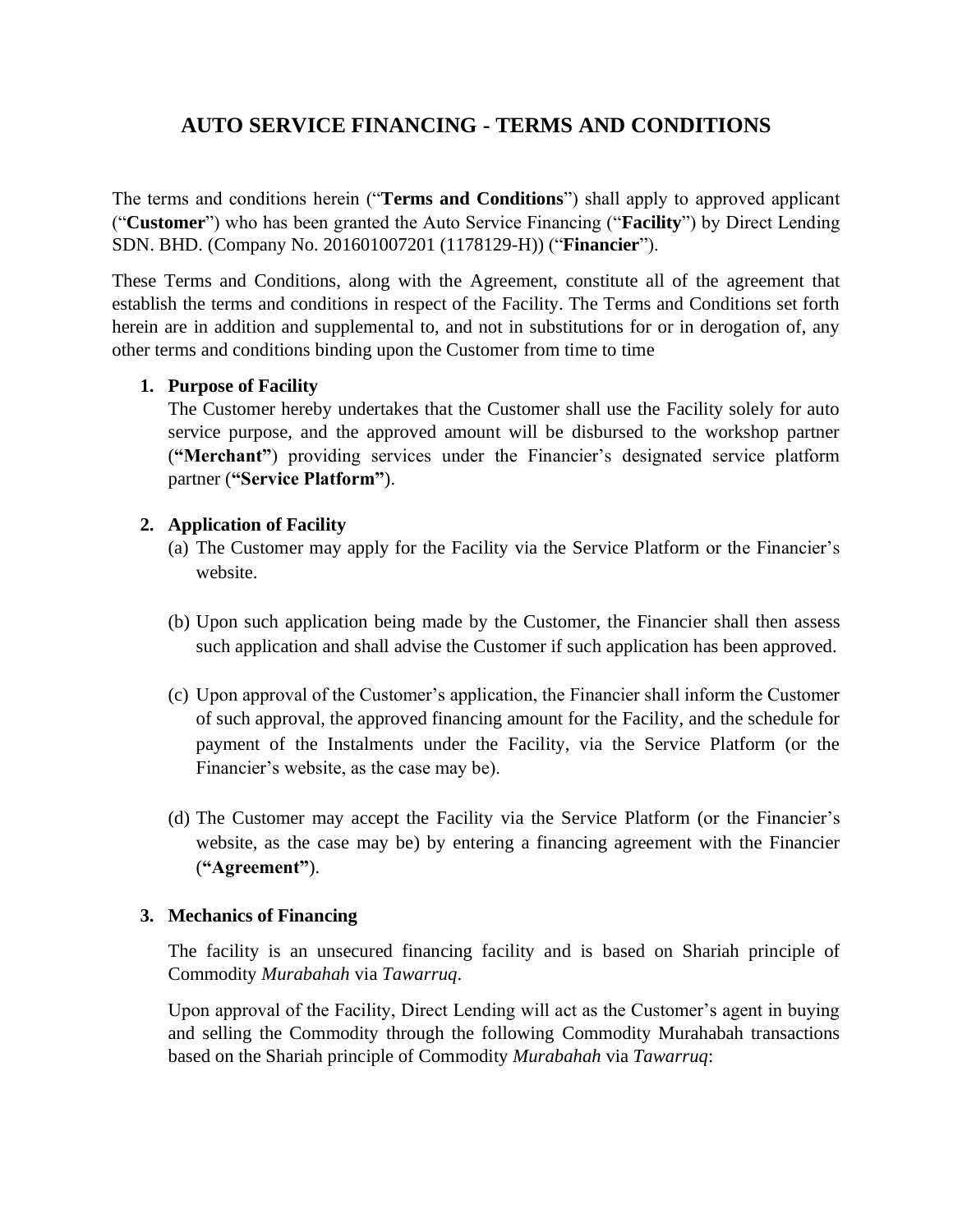- (a) The Customer shall request the Financier to purchase the Commodities from a seller on the Commodity Trading Platform at the Purchase Price and undertakes to purchase the Commodities from Financier at the Sale Price upon the Financier having purchased the Commodities from a seller on the Commodity Trading Platform.
- (b) Backed by the Customer's request for the Financier to purchase the Commodities and the Customer's undertaking to purchase the Commodities from the Financier as set out in the Purchase Request, the Financier shall purchase the Commodities at the Purchase Price from a seller on the Commodity Trading Platform ("**Purchase Transaction**").
- (c) Subsequent to the Purchase Transaction, the Financier shall issue to the Customer (through the Financier as the Customer's agent) the Offer for Sale, offering to sell the Commodities to the Customer (through the Financier as the Customer's agent) at the Sale Price.
- (d) Upon receipt of the Offer for Sale, the Customer (through the Financier as the Customer's agent) shall issue to the Financier the Acceptance of the Offer for Sale, accepting the terms for sale of the Commodities by the Financier. The sale transaction shall be deemed completed by the issues of such Acceptance of Offer for Sale by the Customer (through the Financier as the Customer's agent).
- (e) The Customer (through the Financier as the Customer's agent) will sell the Commodity to a buyer on the Commodity Trading Platform at a price equivalent to the Purchase Price on spot basis.
- (f) Pursuant to such sale by the Customer (through the Financier as the Customer's agent) to a buyer on the Commodity Trading Platform, the Financier will then remit the sale proceeds obtained (being the amount equivalent to the Purchase Price) directly to the Merchant.
- (g) The Customer hereby agree that the Financier shall be entitled to appoint any person to act as a sub-agent on behalf of the Financier to perform any transactions relating to the Commodities as set out in 3 (a) to 3 (f) herein.

# **4. Facility Amount**

Facility Amount shall be the principal of the Facility approved by the Financier and notified to the Customer directly or via the Service Platform, and verified by the Service Platform and Merchant, which sum shall not exceed the total fee to service the vehicle.

#### **5. Tenure**

Up to six (6) months or such extended period as may be determined by the Financier.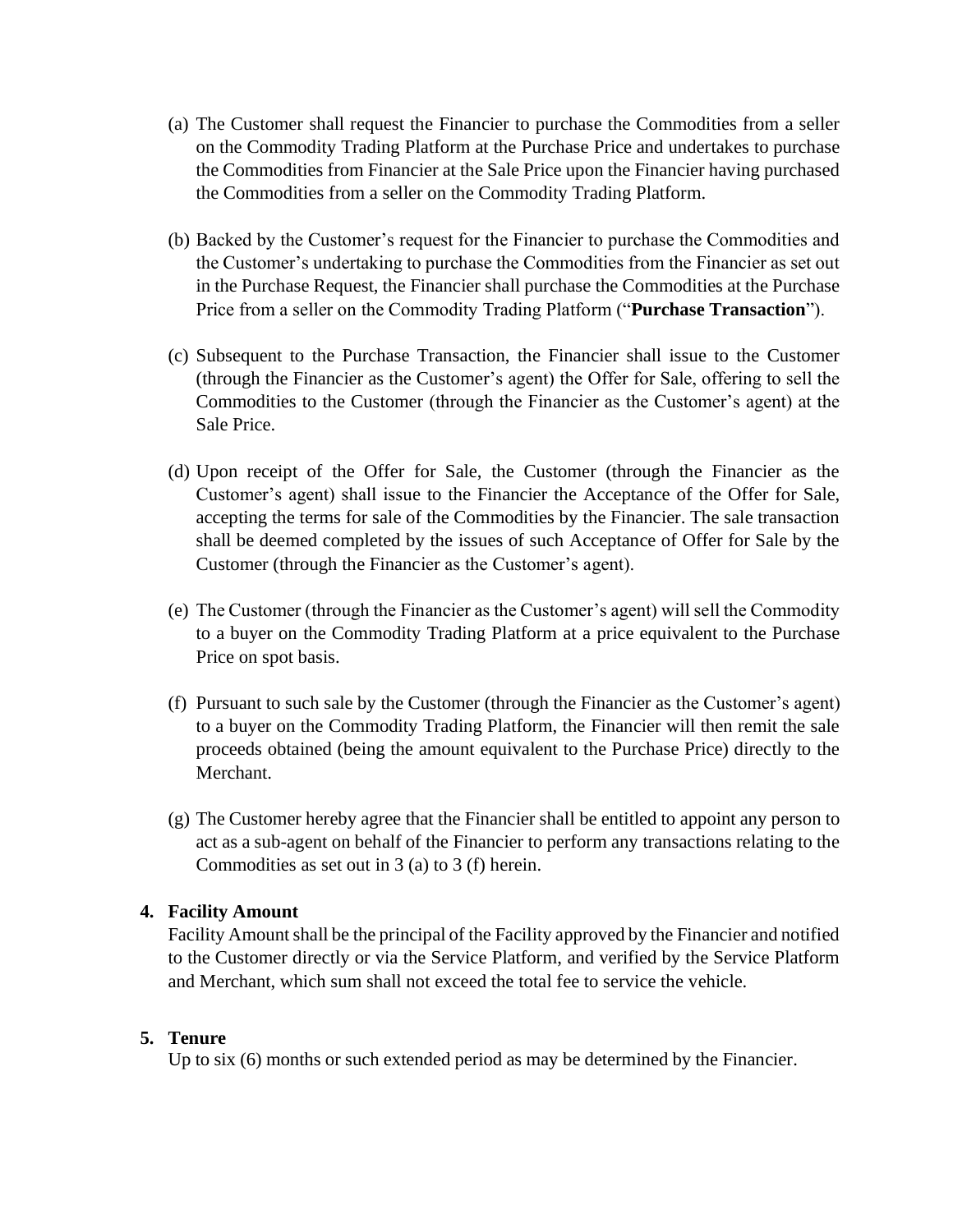## **6. Covenants Relating to the Service Platform**

- (a) The Customer shall furnish, to the Service Platform and the Financier, all such information as the Service Platform and/or the Financier shall request for the purpose of the Customer's application for the Facility.
- (b) The Customer hereby consents and agrees that the Service Platform and/or the Financier may disclose the information relating to the Customer to any relevant parties for the purpose of the Facility.

## **7. Disbursement of Facility**

For avoidance of doubt, the Customer acknowledges and agrees that the disbursement of the Facility shall be effected by the Financier, via the Financier remitting such sale proceeds (being an amount equivalent to the Purchase Price) directly to the Merchant as described herein.

#### **8. Payments**

- (a) The Customer shall adhere to the monthly instalment amount and payment due date as stated in the Agreement entered between the Customer and the Financier.
- (b) The Customer shall have and maintain a bank account with a licensed financial institution in Malaysia, whereby such account (**"Account"**) will be set up as an Auto Debit arrangement for the purpose of instalment payment for the Facility.
- (c) The Customer shall maintain the Account for the purpose of the Facility. The Customer shall not close, modify and/or change the Account in whatsoever manner prior the full settlement of the Sale Price except with written consent of the Financier.
- (d) The payment of the Sale Price via the Instalment and/or any amount due and payable under the Facility shall be deducted from the Account.
- (e) The Customer shall take all necessary steps to facilitate and assist the Financier in relation to the deduction of the Instalment and/or any amount due and payable to the Financier under the Facility from the Account.
- (f) The Customer shall (to the satisfaction of the Financier) execute and issue (on or before the Customer's acceptance of the Facility) auto-debit instructions to the relevant licensed financial institution at which the Account is opened, for deductions to be made automatically from the Account for the purpose of meeting the Customer's payment obligations under the Facility , and the Customer shall (upon the Customer's acceptance of the Facility) provide the Financier a copy of such duly executed auto-debit instructions, prior to the disbursement of the Facility.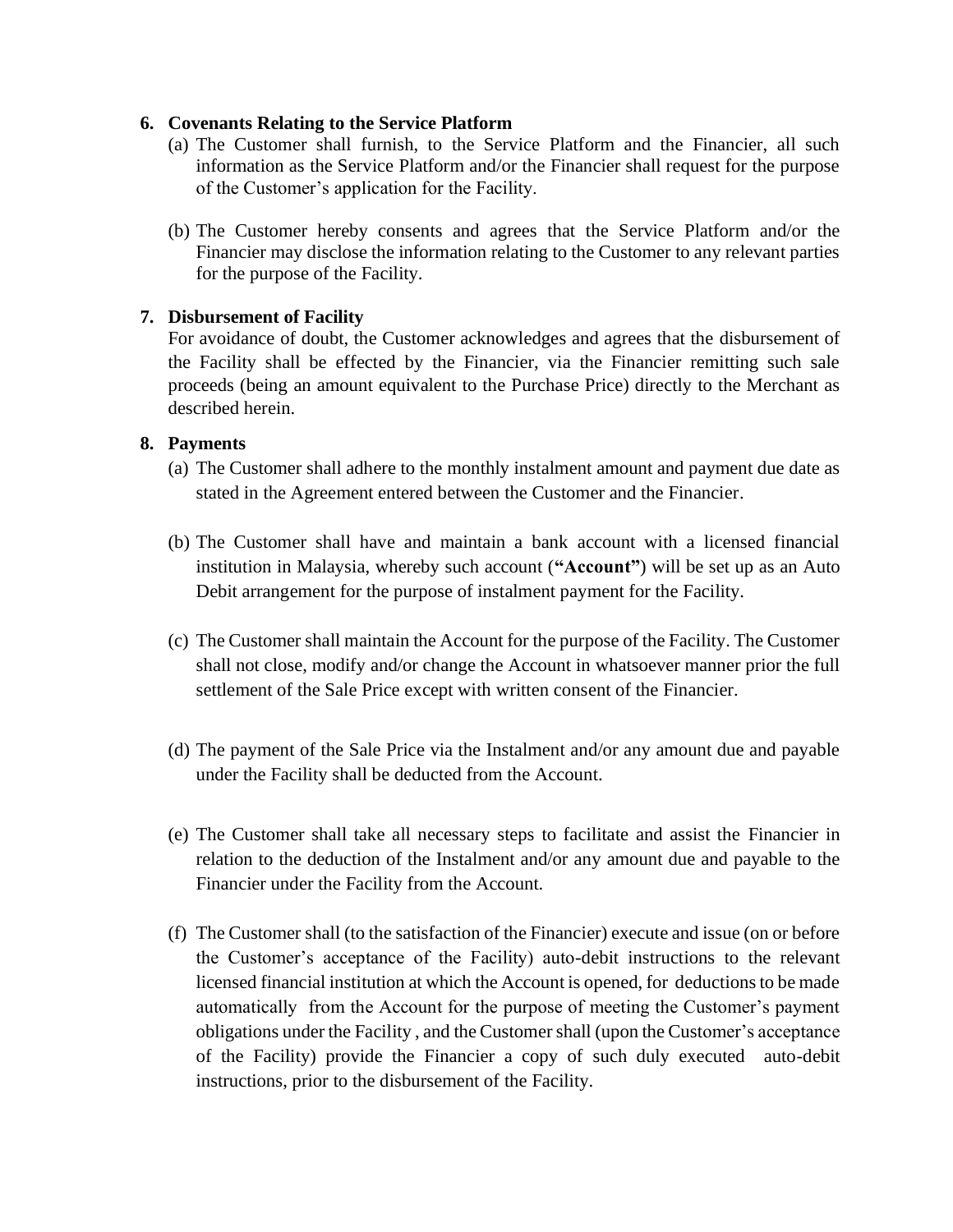- (g) In the event that there are insufficient funds in the Account, after deduction of any Instalment, to cover payment of the relevant Instalment, the Sale Price and/or any amount due and payable under the Facility, as the case may be, the Customer shall on demand pay to the Financier the outstanding Instalment, the Sale Price and/or any amount due and payable under the Facility, as the case may be.
- (h) The Customer hereby agree that in addition to the principal amount portion of the relevant Sale Price, the Customer shall pay the profit portion of the Sale Price (being an amount equivalent to the Purchase Price deducted from the Sale Price) that will be set up in the financing Agreement.

## **9. Early Settlement**

- (a) The Customer may make an early settlement of the relevant Sale Price before the expiry of the Instalment Tenure.
- (b) The Financier shall grant rebate (*Ibra'*) on the early settlement by the Customer in accordance with the prevailing policy and procedure to be calculated based on the following formula:

Early settlement/settlement amount = outstanding Sale Price – Ibra' + late payment charges (if any)

Where,

 $Ibra' =$  deferred profit— other charges (if any).

# **10. Late Payment Charge**

- (a) It is expressly agreed that the Customer shall pay the Financier a late payment charge in accordance with the Shariah Principles of *Ta'widh* and *Gharamah* based on the following:
	- i. For failure to pay any Instalment or any payment due under the Facility, the Customer shall pay the Financier the late payment charge calculated at the rate of eight per centum (8%) per annum (consisting of a compensation (*Ta'widh*) portion at the rate of one per centum (1%) per annum and a penalty (*Gharamah*) portion at the rate of seven per centum (7%) per annum) on the overdue instalments.
	- ii. Such late payment charge shall be calculated from the due date(s) of such payment(s) until the date when payment is received by the Financier; and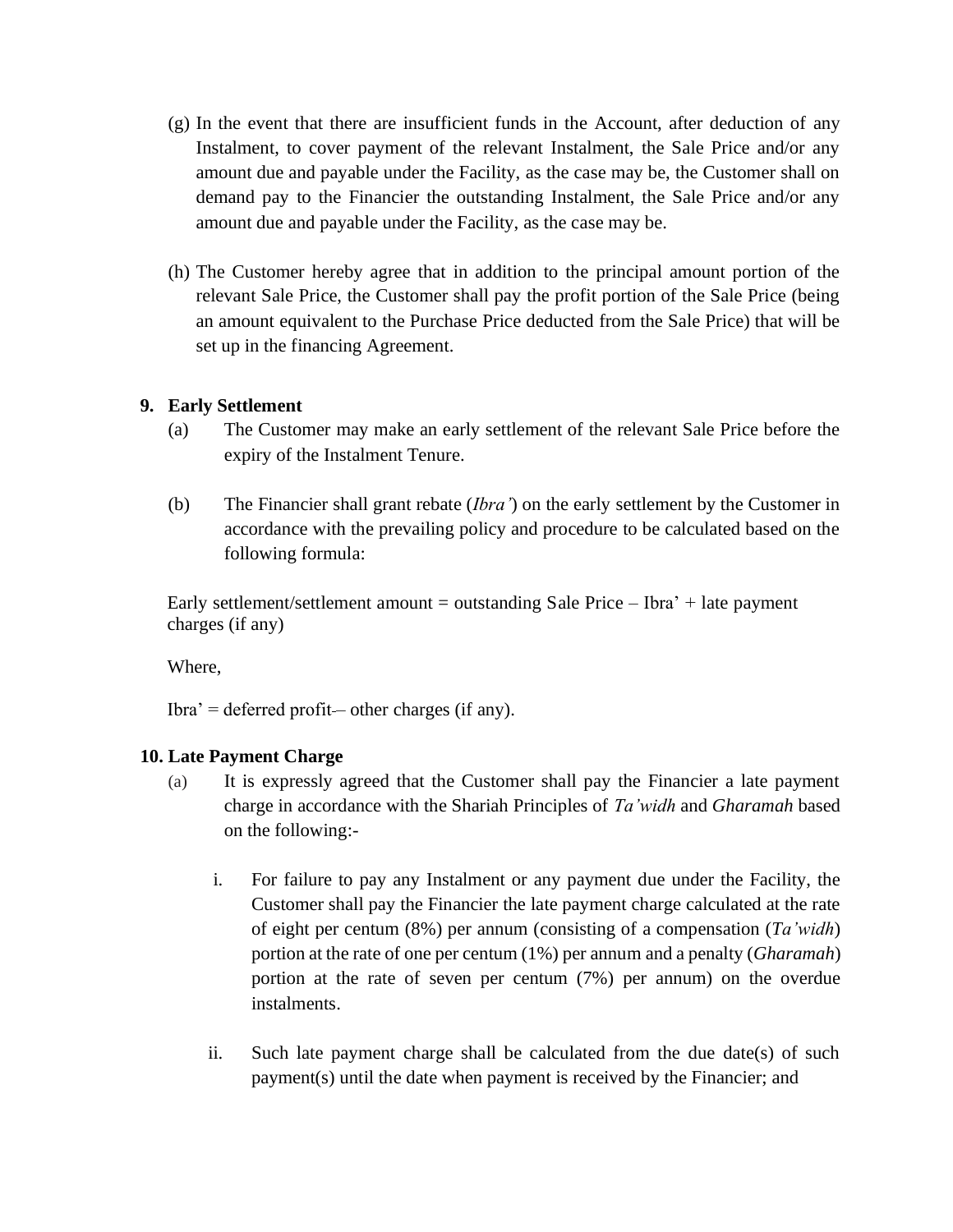- iii. For the avoidance of doubt, the penalty *(Gharamah)* portion of the late payment charge amount shall be channeled by the Financier to charitable bodies as advised by the Shariah Adviser.
- (b) Notwithstanding the amount of the late payment charge, it is expressly acknowledged and agreed by the late payment charge shall not be compounded on any overdue Instalment or any outstanding balance.
- (c) It is expressly agreed that where any additional third party costs and expenses (in addition to the monies then due and payable under the Facility) arising as a result of the late payment by the Customer, such additional costs and expenses shall be borne by the Customer. The Financier reserves the right to deduct the additional costs and expenses from the Account as and when such costs and expenses occur.

# **11. Events of Defaults**

- (a) The whole Sale Price shall become due and immediately payable, and the Financier shall have right to terminate the Facility, upon the occurrence of any of the following events:
	- i. if the Customer shall default in the payment to the Financier of any payment due and payable or any other moneys herein covenanted to be paid after the same shall have become due by the Customer to the Financier whether formally demanded or not;
	- ii. if the Customer shall fail to observe or perform any covenants, undertaking, stipulation, term and condition to be observed or performed herein;
	- iii. if a distress or execution or other process of a court of competent jurisdiction be levied upon or issued against any property of the Customer and such distress, execution or other process as the case may be is not satisfied by the Customer within seven (7) days from the date thereof;
	- iv. if the Customer or any other party to any documents executed in respect of the Facility commits or threatens to commit a breach of any term, stipulation, covenant or undertaking herein contained or in other such agreement or letter of authorization and/or letter of undertaking (hereinafter referred to as **"Security Documents"**) between the Financier and the Customer or such other party and executed pursuant to or referred to in the Agreement and on its or its part to be observed and performed and in the opinion of the Financier has failed to remedy or take adequate steps remedy the same within seven (7) days after notice from the Financier;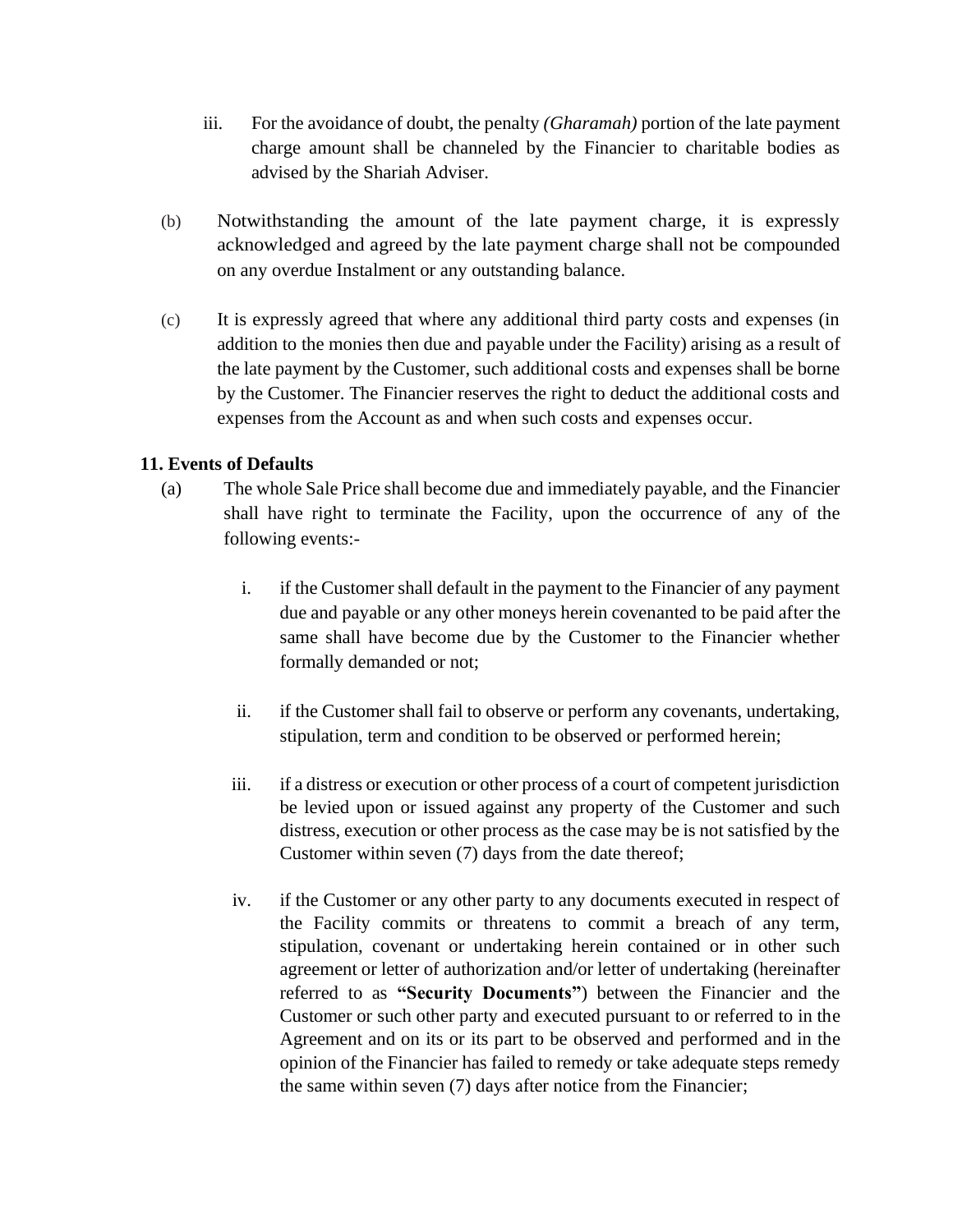- v. if the Customer has misrepresented to, or willfully misled, or the Customer has withheld pertinent information from, the Financier with regard to any information relating to the Customer;
- vi. if any statement, representation or warranty made in connection with the execution and delivery of the Agreement or in connection with any request for the disbursement hereunder shall be found to have been incorrect;
- vii. if any step or action is taken or a resolution is passed for the bankruptcy of the Customer or a petition for bankruptcy, as the case may be, is presented against the Customer or, if such proceeding or action has been taken by the Customer such steps or petition is not discharged or stayed within twenty one (21) days from the date of the taking of such step or petition;
- viii. if, by reason of any change after the date of the Agreement in any applicable law, regulation or regulatory requirement or, in the interpretation or application thereof of any governmental or other authority charged with the administration thereof it shall become unlawful for the Financier to comply with its obligations herein or to continue to make available the Facility;
- ix. any other event or events occur or circumstances arise which in the sole opinion of the Financier give reasonable grounds for believing that (i) it is improbable that the Customer will be able to perform any of its obligations under the Agreement or the relevant Security Documents; or (ii) the Customer may not (or may be unable to) duly and punctually perform or comply with its obligations under the Agreement or the relevant Security Documents for any reasons whatsoever.
- (b) The Customer undertakes to indemnify the Financier against any cost, claim, loss, expense (including legal fees based on solicitor-client basis) or liability together with any value added tax thereon, which it may sustain or incur as a consequence of the occurrence of any Event of Default as set out above.

# **12. Stamp Duty**

The Customer shall pay all stamp duties payable on or incidental to the execution, issue, delivery and registration of this Agreement and any documents related thereto, including but not limited to discharge of this Agreement, and shall reimburse the Financier for any such duties, fees or other charges paid by the Financier. Any stamp duties relating to this Agreement shall be deducted from the Account prior to the disbursement to the Merchant.

# **13. Cost**

The Customer shall be liable to pay the stamp duty, processing charges, agency fee and tax as may be imposed by the relevant authorities relating to the Facility. All fees and expenses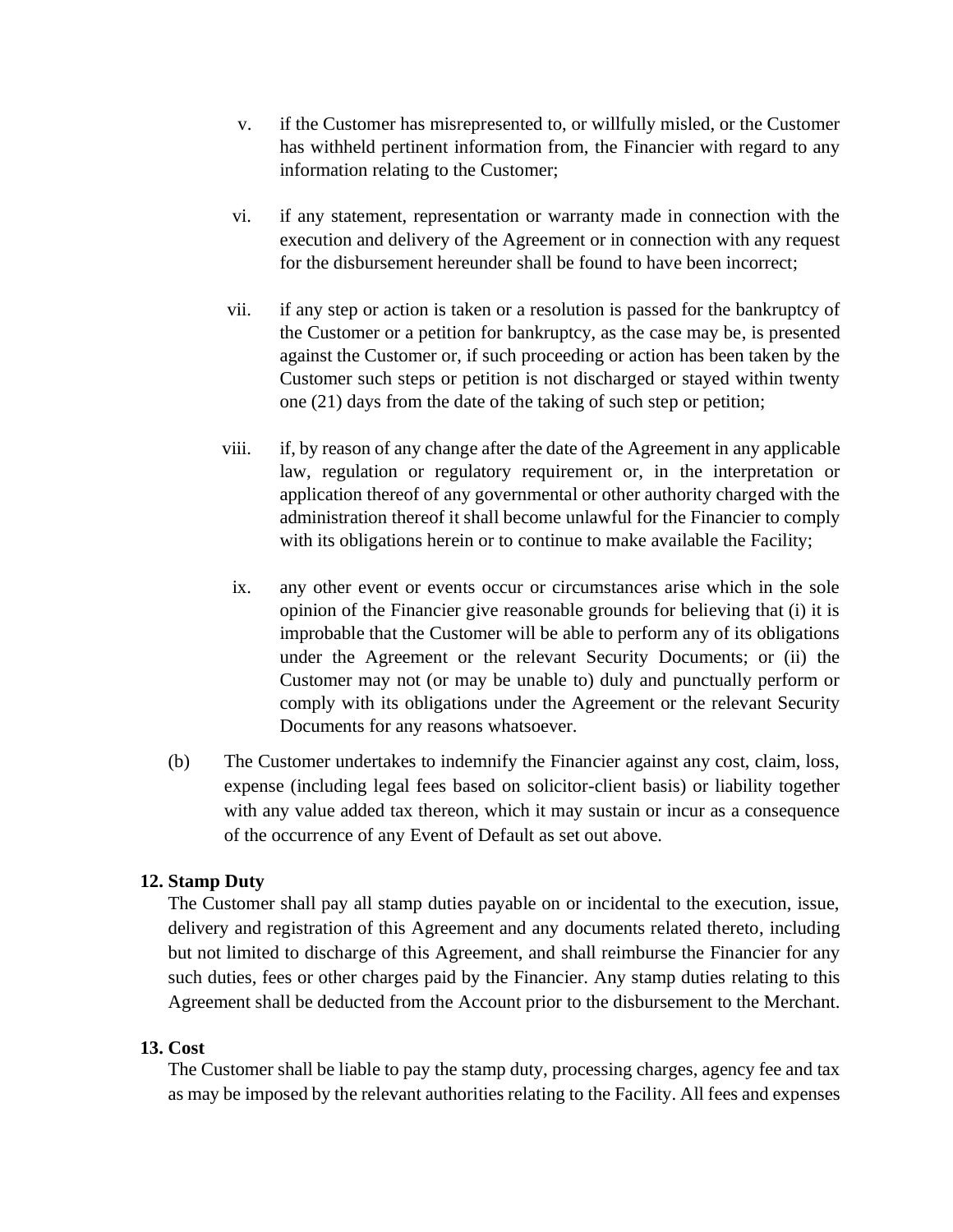under this Agreement shall be deducted from the Account prior to the disbursement to the Merchant. If the Sale Price or any part thereof shall require to be recovered through any process of law or the Facility or any part thereof shall be placed in the hands of solicitors for collection, the Customer shall pay (in addition to the monies then due and payable under the Facility) the Financier's solicitors' fees (on a solicitor and client basis) and any other fees and expenses incurred in respect of such collection.

#### **14. Representations and Warranties**

The Customer represents and warrants to the Financier as follows:-

- (a) the Customer declares that he or she is not an undischarged bankrupt or subject to a bankruptcy proceeding;
- (b) that the Agreement and the Commodity *Murabahah* via *Tawarruq* transactions contemplated by the said Agreement, constitutes the legal, valid and binding obligation of the Customer enforceable in accordance with its terms and the obligations of the Customer hereunder and thereunder in respect of the payment of any payment due and payable by the Customer and other expenses and charges do not contravene any legislation or regulation binding on the Customer;
- (c) that the granting of the Facility to the Customer will not contravene or violate any legislation;
- (d) that there is no order of any court or other governmental agency or any provision of any existing agreement binding on the Customer or to which it is subject which would be contravened or breached by the execution, delivery and performance of the Agreement;
- (e) that no violation of any provision of any legislation, court orders and judgments has been committed by the Customer;
- (f) that all financial statements information and other data furnished by the Customer to the Financier are complete and correct;
- (g) that the Customer has fully and accurately disclosed in writing to the Financier all facts relating to its business which it knows or should reasonably know and which are material for disclosure to the Financier in the context of the Facility and this Agreement;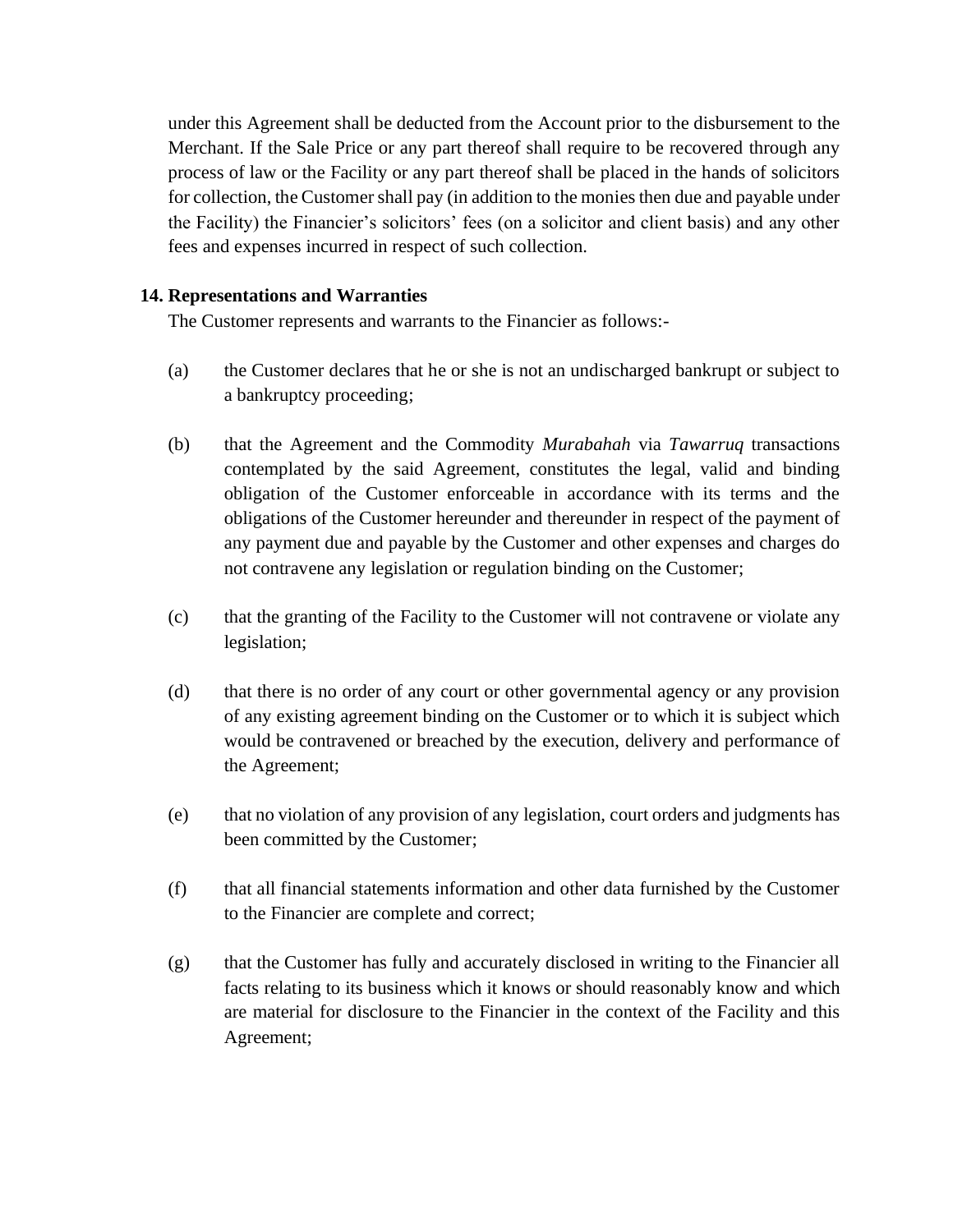- (h) all information furnished or to be furnished by the Customer in connection with this Agreement does not contain any untrue statements or omit to state any fact the omission of which makes any statements therein, in the light of the circumstances under which they were made are misleading in any material respect and there is no material omission in respect thereof, and all expressions of expectation, intention, belief and opinion and all projections contained therein were honestly made on reasonable grounds after due and careful inquiry by the Customer; and
- (i) the Customer has the legal capacity to act individually, regardless that the Customer has been legally appointed as a representative of a partnership, company or business entity, and that the Customer is deemed to warrant that it is duly authorised to act on its own behalf or as a representative. Legal action shall be taken by the Financier should there be a breach of this requirement.

## **15. General**

The Customer has no right to assign or transfer any of such rights, undertakings, agreements, duties, liabilities and/or obligations hereunder.

## **16. Disclosure of Information**

- (a) The Customer hereby agrees that during the continuance of the Agreement and/or so long as any monies due thereunder remain outstanding, the Financier shall be entitled to disclose information concerning the Customer and the Facility (including the Customer's accounts and/or future accounts) to the following:
	- i. credit reporting agencies as defined under the Credit Reporting Agencies Act 2010 (this includes CTOS Data Systems Sdn. Bhd. ("CTOS"), Experian Information Services (Malaysia) Sdn. Bhd. ("Experian") or such other authority or body established by government or such other authority having jurisdiction over the Financier; or
	- ii. other body or authority or party to whom the Financier is associated with; or
	- iii. a potential assignee or other person posing to enter into contractual arrangement with the Financier.
- (b) The Customer hereby expressly and irrevocably consents to such disclosure and hereby confirms and declares that no further consent from the Customer is necessary or required in relation thereto.

#### **17. Modification and Indulgence**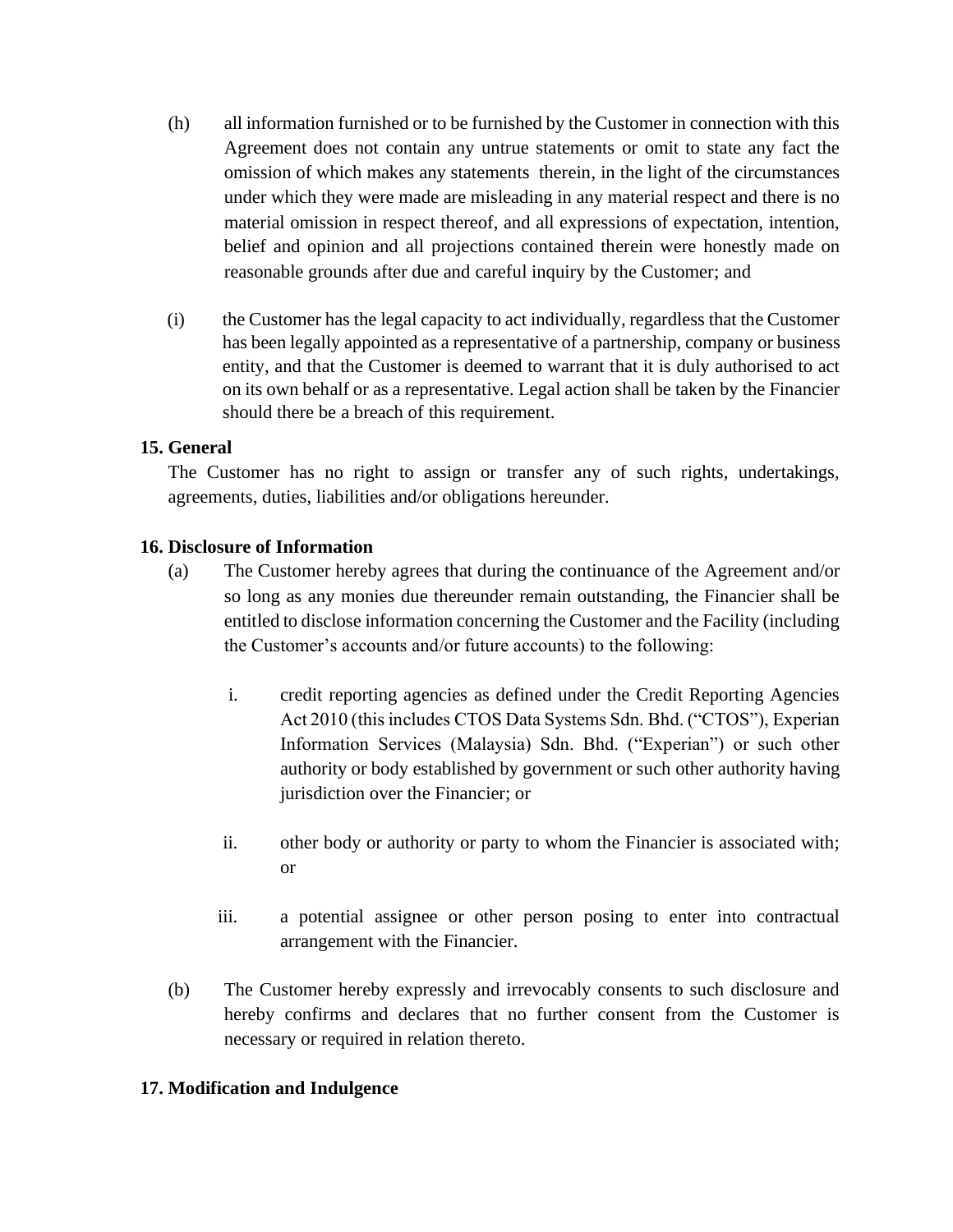- (a) Subject to compliance with Shariah Principles, the Financier may and without in any way affecting the Facility:
	- i. determine, modify, restructure, vary or increase any financing or other facility granted to the Customer and may open or continue any account or accounts (or both) with the Customer at any branch or branches of the Financier; or
	- ii. grant to the Customer or any other person any time or indulgence.

# **18. Severity**

Any term, condition, stipulation, provision, covenant or undertaking contained herein which is illegal, prohibited or unenforceable in any jurisdiction shall, as to such jurisdiction, be ineffective to the extent of such illegality, prohibition or unenforceability without invalidating the remaining provisions hereof and such illegality, prohibition or unenforceability in any jurisdiction shall not invalidate or render illegal, void or unenforceable any such term, condition, stipulation, provision, covenant or undertaking in any other jurisdiction.

# **19. Law Applicable**

- (a) The Agreement shall be governed by and construed in accordance with the laws of Malaysia and the Customer and the Financier hereto submit to the jurisdiction of the Malaysian courts in all matters connected with the obligations and liabilities under this Agreement.
- (b) The Customer and the Financier further agree that if any Shariah question arises in any proceedings before a court, then the Customer and the Financier shall apply for the court to refer any such Shariah question to the Shariah Advisory Council of Bank Negara Malaysia, pursuant to Section 56 of the Central Bank of Malaysia Act 2009 (relating to a reference to Shariah Advisory Council for ruling from court or arbitrator), for a ruling.

# **20. Services of Notice and Legal Process**

- (a) Each communication to be made under the Agreement shall be made in writing and in the case of the Financier, shall be under the hand of any manager or other authorised officer of the Financier or a solicitor or firm of solicitors purporting to act for the Financier and, unless otherwise stated, shall be by fax or letter, to the addresses hereinafter specified or to such other address as the other party might have notified the party giving the notice.
- (b) Any such notice or request shall be deemed to have been sufficiently given, or made and be deemed to be received (unless there is contrary evidence that such notice or request was not in fact received) by the party to whom it is given: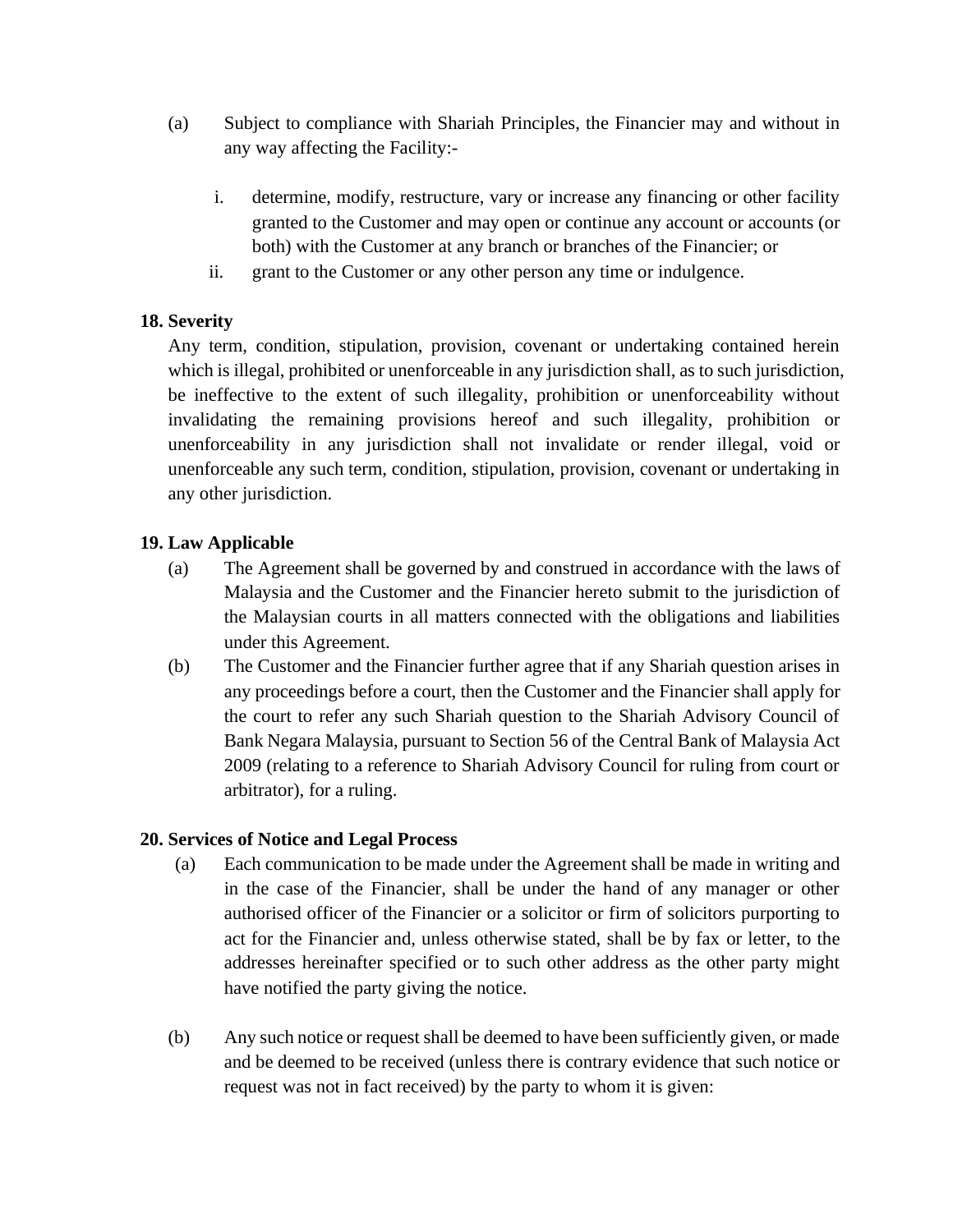- (i) in the case of personal delivery, when so delivered by 5.00 p.m. on a Business Day; or
- (ii) in the case of pre-paid or registered post, on the second (2nd) Business Day after posting; or
- (iii) in the case of telex or cable, on the Business Day immediately after transmission; or
- (iv) in the case of facsimile, at the time the transmission report is received by the sender, confirming that the addressee has received such facsimile; or
- (v) in the case of electronic mail, on the day that such electronic mail enters the Customer's information system, so long as the Financier has not received a failed or undeliverable message from the host provider on the day of transmission.
- (c) In the event of a change in the address of the Customer, the Customer shall as soon as practicable but in any event at least seven (7) days prior to such change notify the Financier in writing of such change.
- (d) No change in the address for service howsoever brought about shall be effective or binding on the Financier unless the Customer has given to the Financier pursuant to paragraph (c) hereof actual notice of the change of the Address for Service and nothing done in reliance of any of the provisions herein shall be affected or prejudiced by any subsequent change in the Address for Service over which the Financier have no actual knowledge at the time the act or thing was done or carried out.
- (e) Any notice or other communication to be given under or in respect of the Agreement shall be delivered, given or sent to the addressee at the address (or such other address as the addressee may give notice to the other party in accordance with paragraph (c) hereof from time to time) set out hereinbefore.
- (f) The Financier shall have absolute discretion whether to accept, or rely or act upon any communication received via telephone or email and shall be entitled to request verification of any such communication by any method the Financier deem appropriate.
- (g) The service of any legal process may be given by prepaid registered or ordinary post sent to the Customer at the address herein stated and such legal process shall be deemed to have been duly served after the expiration of five (5) days from the date it is posted and no change in the Customer's address herein stated howsoever